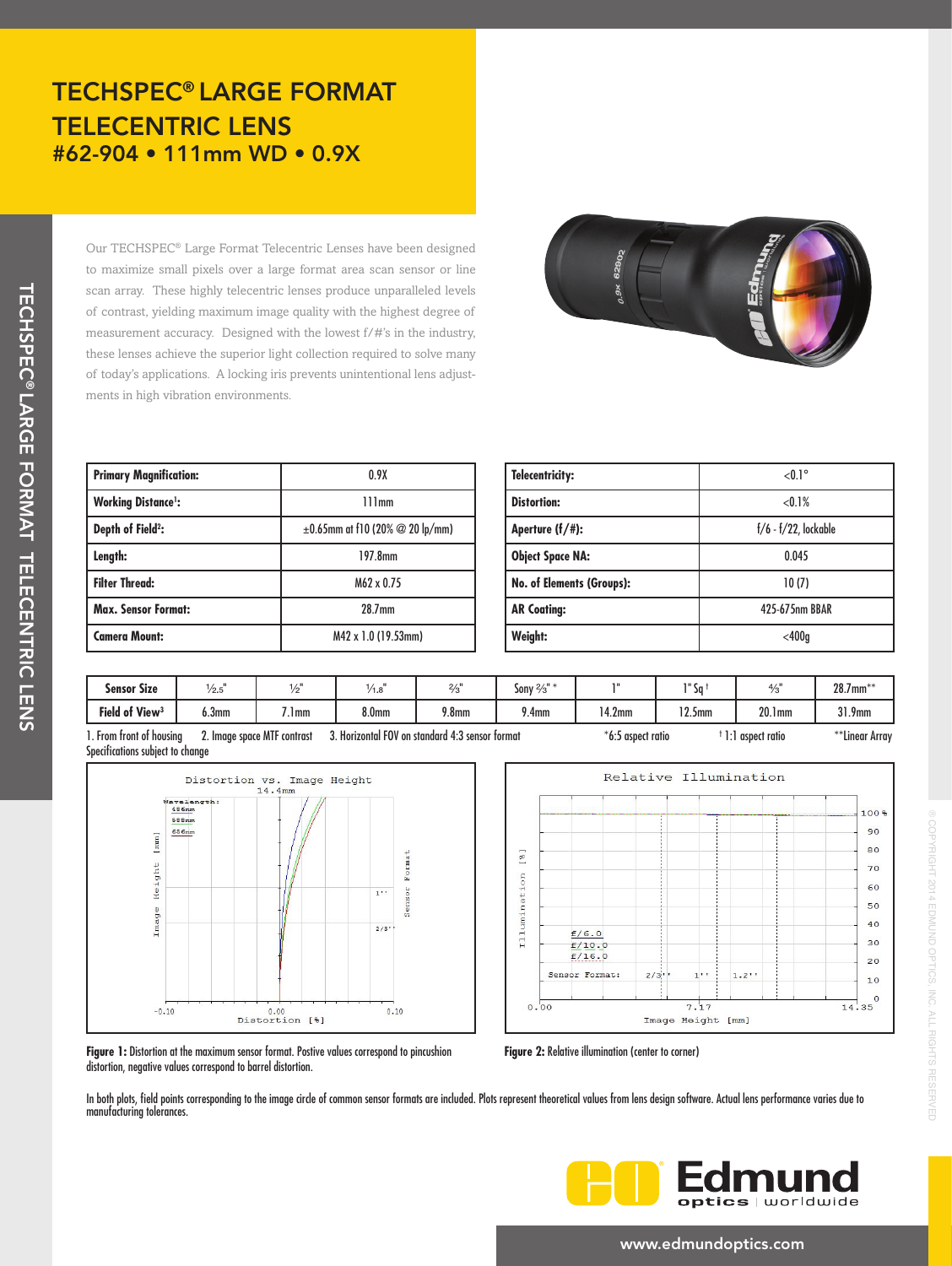## TECHSPEC® LARGE FORMAT TELECENTRIC LENS #62-904 • 111mm WD • 0.9X

# MTF & DOF: 1/6.0 WD: 111mm



**Figure 3:** Image space polychromatic diffraction FFT Modulation Transfer Function (MTF) for λ = 486nm to 656nm. Included are Tangential and Sagittal values for field points on center, at 70% of full field and at the maximum sensor format. Solid black line indicates diffraction limit determined by f/# defined aperture. Frequencies corresponding to the Nyquist resolution limit of pixel sizes are indicated.



**Figure 4:** Polychromatic diffraction through-focus MTF at 20 linepairs/mm (image space). Contrast is plotted to two times the focus distance. Note object spatial frequency changes with working distance.

Plots represent theoretical values from lens design software. Actual lens performance varies due to manufacturing tolerances.



® COPYRIGHT 2014 EDMUND OPTICS, INC. ALL RIGHTS RESERVED

**/RIGHT 2014 EDMUND OPTICS, INC. ALL RIGHTS RESERVED** 

#### www.edmundoptics.com